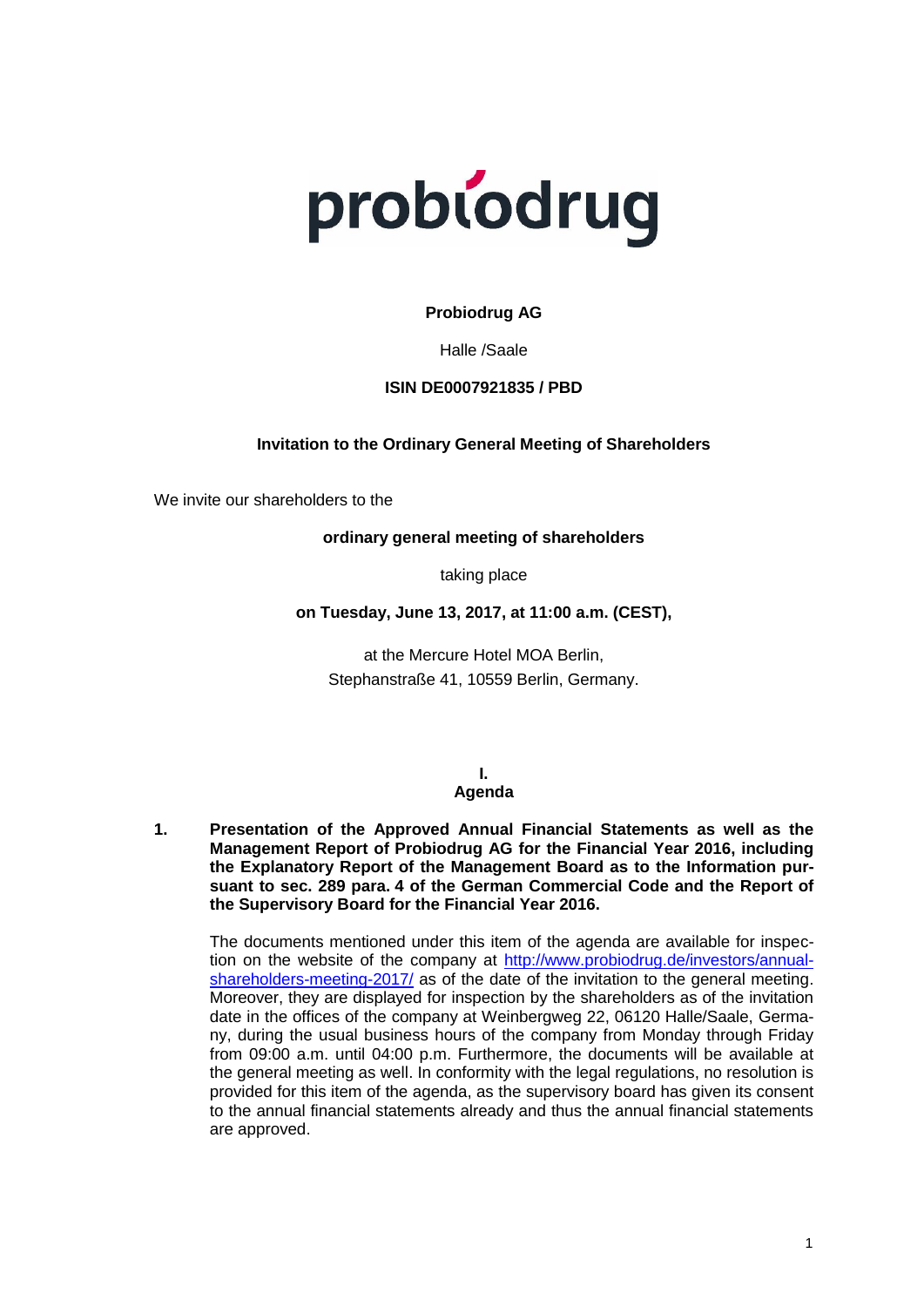#### **2. Adoption of a Resolution on the Approval of the Actions of the Management Board Members for the Financial Year 2016**

The management board and the supervisory board propose to grant the approval to the members of the management board holding office in the financial year 2016 for their actions during that period.

#### **3. Adoption of a Resolution on the Approval of the Actions of the Supervisory Board Members for the Financial Year 2016**

The management board and the supervisory board propose to grant the approval to the members of the supervisory board holding office in the financial year 2016 for their actions during that period.

### **4. Election of the Financial Statements Auditor for the Financial Year 2017**

The supervisory board proposes to elect KPMG AG Wirtschaftsprüfungsgesellschaft, Münzgasse 2, 04107 Leipzig, as financial statements auditor and as auditor for the auditing review of interim financial reports, if any, for the financial year 2017.

The proposal of the supervisory board as to this item 4 of the agenda is based on a corresponding recommendation of the audit committee of the supervisory board.

### **5. Elections to the Supervisory Board**

Upon the end of the general meeting on June 13, 2017, the term of office of the supervisory board members Dr. von der Osten, Dr. Platzer and Dr. Neermann will expire.

Pursuant to sec. 95, sec. 96 para. 1, sec. 101 para. 1 AktG (German Stock Corporations Act) as well as pursuant to sec. 8 para. 1 of the present articles of association of the company, the supervisory board of the company is composed of six members elected by the general meeting.

The supervisory board proposes to re-elect the following persons to the supervisory board:

- a) Dr. Jörg Neermann, investment manager with LSP Life Sciences Partners, resident in Munich, Germany
- b) Dr. Dinnies Johannes von der Osten, managing director of GoodVent Beteiligungsmanagement Verwaltungs-GmbH, resident in Berlin, Germany
- c) Dr. Erich Platzer, managing director of Platzer Consult GmbH, resident in Basel, Switzerland

The election is made pursuant to sec. 8 para. 2 of the company's articles of association in combination with sec. 102 para. 1 AktG for the period until the end of the general meeting resolving on the approval of actions in the financial year 2017.

It is intended to have the general meeting decide on the new elections to the supervisory board by way of individual voting.

The proposed candidates hold the following memberships in other supervisory boards to be formed by virtue of law and in comparable domestic and foreign control bodies of business enterprises (sec. 125 para. 1 sentence 5 AktG):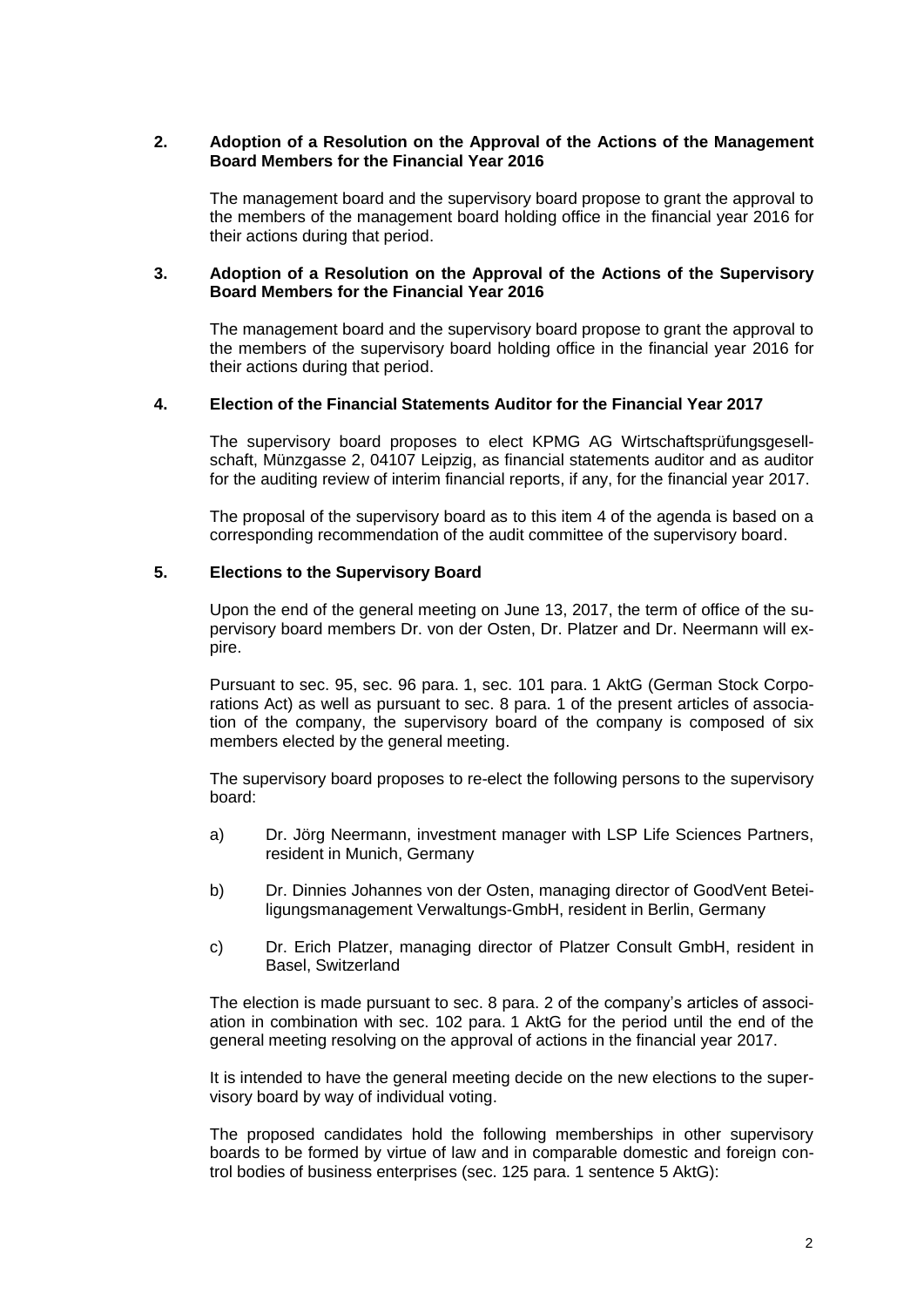# **Dr. Jörg Neermann**

*Memberships in other supervisory boards to be formed by virtue of law and in comparable domestic and foreign control committees of business enterprises*

- Member of the supervisory board, Ventaleon GmbH, Gauting
- Member of the board of administration, EyeSense AG, Basel, Switzerland
- Member of the board of administration, Kuros Bioscienes AG, Schlieren, **Switzerland**
- Member of the board of administration, ViCentra B.V., Utrecht, the Netherlands
- Chairman of the supervisory board of Immunic AG, Martinsried

### **Dr. Dinnies von der Osten**

*Memberships in other supervisory boards to be formed by virtue of law and in comparable domestic and foreign control committees of business enterprises*

- Member of the supervisory board Market Logic Software AG, Berlin, Germany
- Member of the supervisory board Alea Energy Solutions AG, Berlin
- Managing director, GoodVent Beteiligungsmanagement Verwaltungs-GmbH, Magdeburg, Germany

### **Dr. Erich Platzer**

*Memberships in other supervisory boards to be formed by virtue of law and in comparable domestic and foreign control committees of business enterprises* 

- Member of the board of directors, Aptose Biosciences Inc., Toronto, Canada
- President of the board of administration Advanced Osteotomy Tools AOT AG, Basel, Switzerland
- Member of the board of administration BC-Platforms AG, Basel, Switzerland
- President of the board of administration credentis AG, Windisch, Switzerland
- President of the board of administration, Léman Micro Devices SA, Lausanne, Switzerland
- Member of the board of administration, MTIP Medtech Innovation Partners AG, Basel, Switzerland
- Managing director PlatzerConsult GmbH, Basel, Switzerland
- Member of the board of administration PlatzerInvest AG, Basel, Switzerland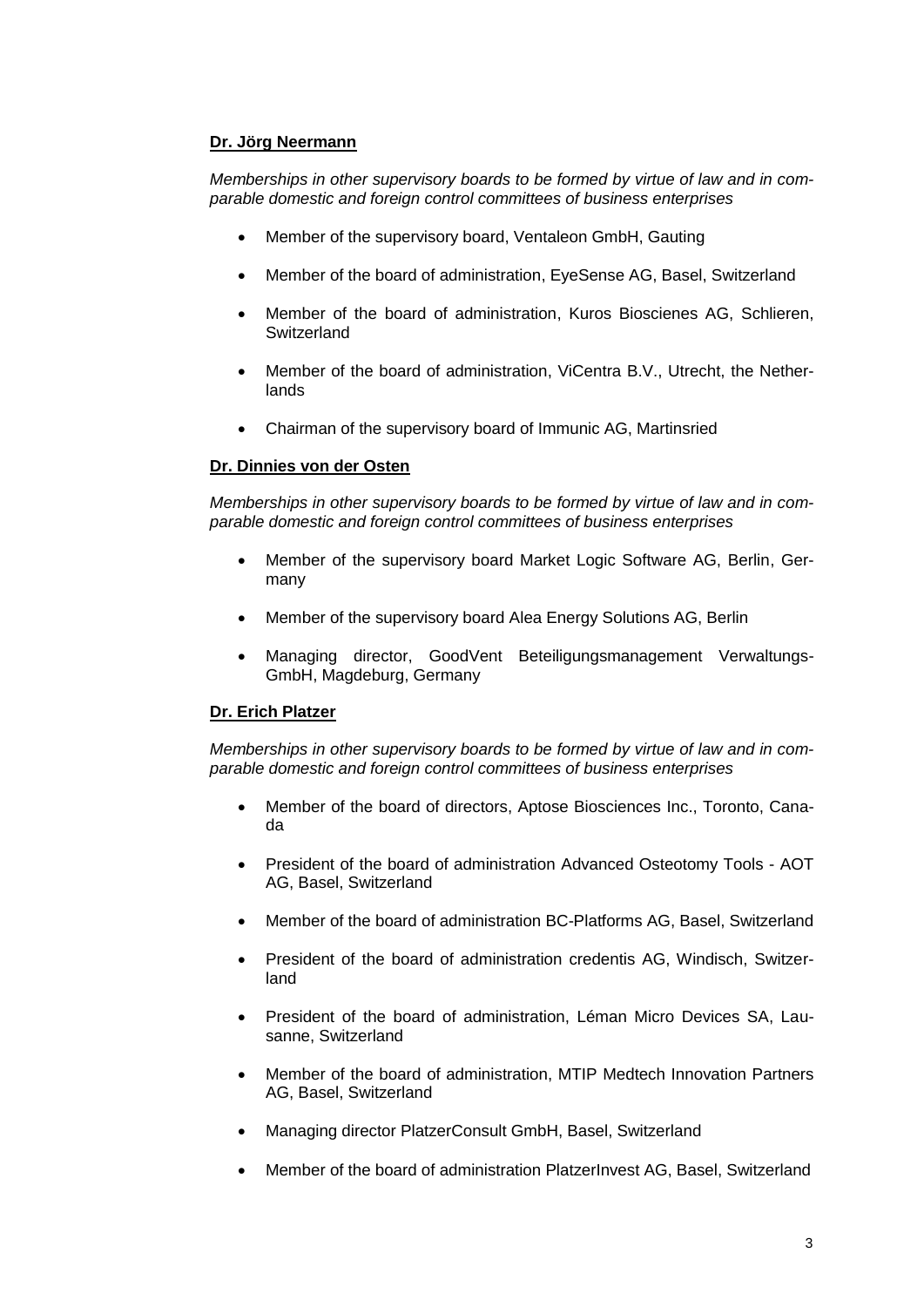Member of the board of administration Viroblock SA, in liquidation, Plansles-Ouates (Geneva), Switzerland

For the persons it proposed, the supervisory board took into consideration the objectives set in accordance with the recommendations of the German Corporate Governance Code for the composition of the supervisory board with the exceptions declared in the compliance statement of the company as well as the targets defined by the supervisory board on September 25, 2015 for its composition.

The proposed candidates Dr. Dinnies von der Osten and Dr. Jörg Neermann qualify based on their many years of professional experience as independent finance experts as defined in sec. 100 para. 5 AktG.

According to the vote of the supervisory board as composed until now, it is planned to elect Dr. Erich Platzer as chairman of the supervisory board.

The proposal of the supervisory board as to this item 5 of the agenda is based on a corresponding recommendation of the nomination committee of the supervisory board.

#### **6. Resolution on the Creation of the Authorized Capital 2017 Concurrently Cancelling the Authorized Capital 2014 as well as the Corresponding Amendments to the Articles of Association**

The management board and the supervisory board propose to adopt the following resolution:

- a) The management board is given the authorization to increase the company's share capital subject to the consent of the supervisory board until June 12, 2022 in one or several steps for cash contributions or contributions in kind by up to Euro 4,093,367.00 by issuing a total of 4,093,367 new no-par value common bearer shares (Authorized Capital 2017). The subscription right is excluded. Moreover, the management board is given the authorization subject to the consent of the supervisory board to define the further details of the capital increase, its implementation and the terms and conditions for the issue of the shares out of the Authorized Capital 2017.
- b) Subject to the condition precedent of the registration of the Authorized Capital 2017, the Authorized Capital 2014 is cancelled.
- c) Art. 5 para. 9 of the articles of association is adjusted accordingly and from now on it reads as follows:

"The management board has the authorization to increase the company's share capital subject to the consent of the supervisory board until June 12, 2022 in one or several steps for cash contributions or contributions in kind by up to Euro 4,093,367.00 by issuing a total of 4,093,367 new no-par value common bearer shares (Authorized Capital 2017). The subscription right is excluded. Moreover, the management board has the authorization subject to the consent of the supervisory board to define the further details of the capital increase, its implementation and the terms and conditions for the issue of the shares out of the Authorized Capital 2017."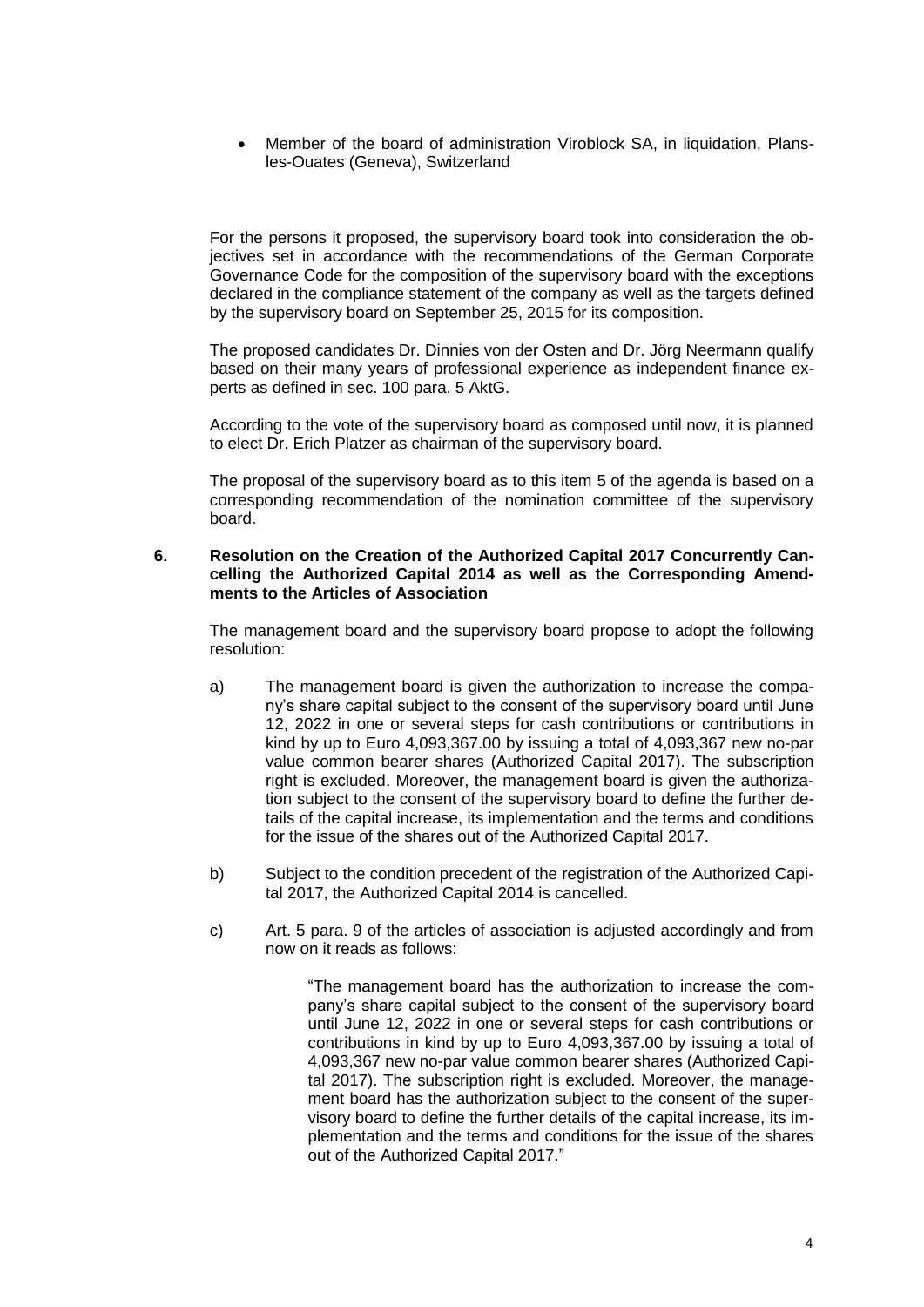## **7. Resolution on the Specification of the Number of the Supervisory Board Members as well as the Corresponding Amendment to the Articles of Association**

After the re-election of the supervisory board members pursuant to agenda item 5 the supervisory board will consist of five officiating members of the supervisory board. The articles of association shall be adjusted to this number of supervisory board members. Thus, the management board and the supervisory board propose to adopt the following resolution:

- a) The number of the supervisory board members is reduced to five from currently six.
- b) Sec. 8 para. 1 of the articles of association is adjusted accordingly and therefore it now reads as follows:

"The supervisory board consists of five members elected by the shareholders pursuant to the Stock Corporations Act."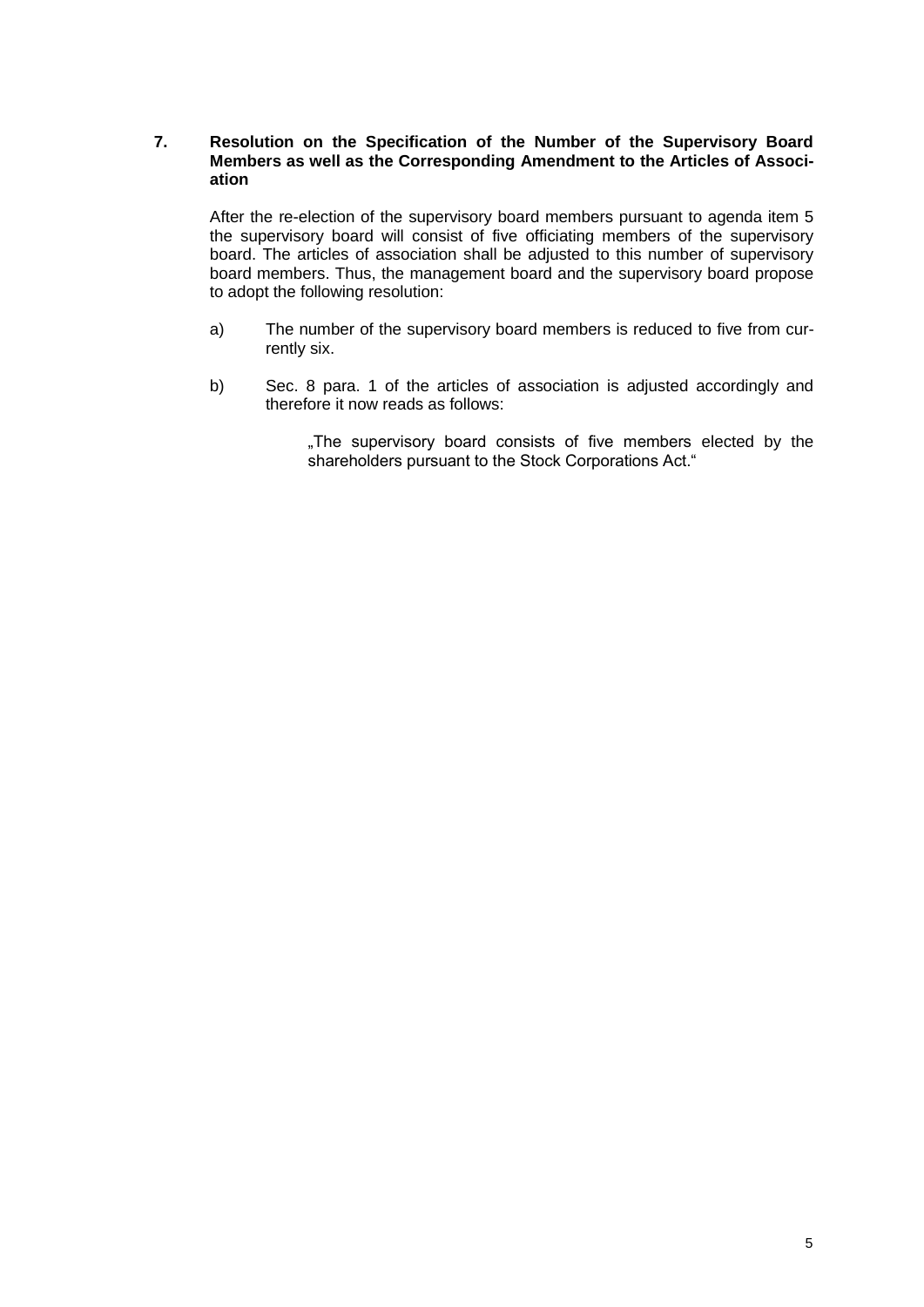#### **II. Report of the Management Board on Item 6 of the Agenda**

As of the date of the invitation to the general meeting, the following report of the management board will be available to the shareholders on the company's website at [http://www.probiodrug.de/investors/annual-shareholders-meeting-2017/.](http://www.probiodrug.de/investors/annual-shareholders-meeting-2017/) On request, the company will send a copy of this report to each shareholder immediately and free of costs. This report will also be available at the general meeting.

#### **Report of the Management Board as to Item 6 of the Agenda on the Creation of the Authorized Capital 2017 Concurrently Cancelling the Authorized Capital 2014 as well as the Corresponding Amendments to the Articles of Association**

# **Report of the Management Board on the Exclusion of the Subscription Right pursuant to Sec. 203 Para. 2 Sentence 2, Sec. 186 Para. 4 Sentence 2 AktG**

In replacement of the Authorized Capital 2014, the Authorized Capital 2017 is to be resolved, the respective subscription right being entirely excluded. This is to provide the company with flexibility needed for the successful financing of the further corporate development.

As the decisions on covering capital requirements and/or on the use of a strategic option and/ or on making use of favorable market conditions usually have to be taken in the short term, it is of essential importance that the company is able to act without loss of time. By way of the instrument of the authorized capital, the legislator made allowance for this requirement. It is in the interest of the company and its shareholders, that it has sufficient flexibility for its corporate financing to be executed in a timely manner and with a manageable complexity. For reasons of flexibility, the Authorized Capital 2017 should be utilizable for both cash contributions and contributions in kind in one or several steps.

In the context of the capital increase from authorized capital, the company's shareholders have a subscription right in principle. Such subscription right is to be excluded in the process. This is done particularly with a view on the competitive situation of Probiodrug vis a vis its peer group. The company is listed at a foreign stock exchange (Euronext) with the majority of shareholders from foreign jurisdictions with different legal systems. It is hereby fiercely competing with companies, where the principle of subscription rights is much more flexible than under the German Stock Corporations Act, and which therefore can act more quickly and with a much lower legal complexity. This ability provides them with the further advantage that international institutional investors strongly prefer transactions with lower legal complexities. It is therefore of prime importance for Probiodrug to reduce this significant competitive disadvantage to the possible extent. The exclusion of subscription rights is serving that purpose, as an issue of subscription rights is too complex in view of the mandatory two-week subscription period.

Adequate equity resources are the economic basis of the business development of Probiodrug and, consequently, significantly influence its perspectives as well as the implementation of its business strategy. Since the domestic (German) market was and is not capable of assuming new shares to a sufficient extent, a situation which was already the reason for the IPO at Euronext Amsterdam and the two capital increases placed there, the government bodies consider to utilize capital markets abroad including the optionality of one or more offerings excluding the subscription right to international investors via the Euronext Amsterdam and/or a second listing in addition to the existing listing on Euronext Amsterdam.

For this reason, the government bodies of Probiodrug intend to create an option to place new shares outside of Germany. This may include one or more share issues excluding the subscription right to international investors, particularly to investors specializing in biotech, via the Euronext Amsterdam and/or an additional listing of securities of Probiodrug on a foreign stock exchange with an offering to international investors, e.g. on the stock exchanges in London, Paris,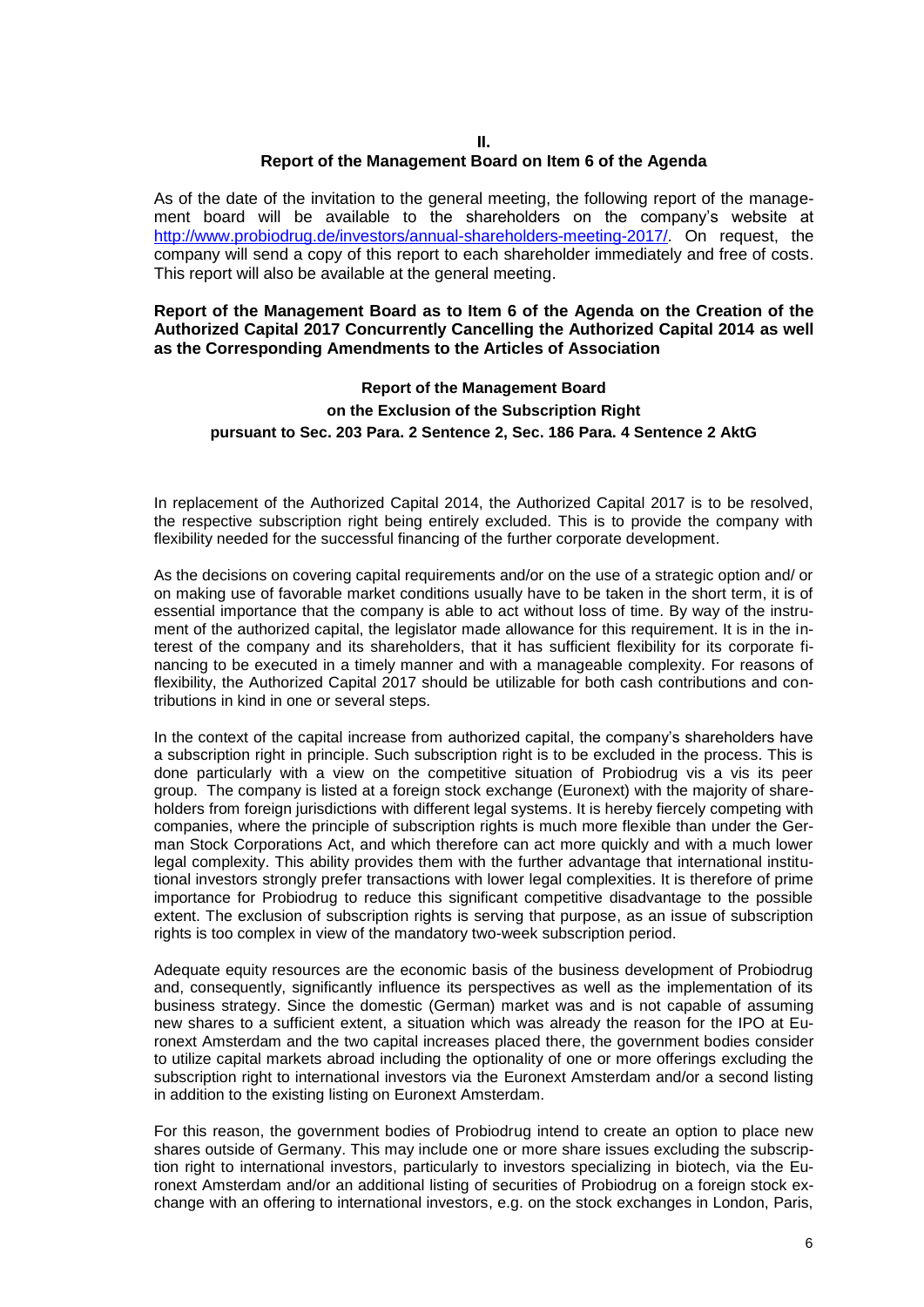Brussels or in the United States of America, as another offering at Euronext Amsterdam and/or a second listing may significantly increase the marketability of the respective shares. In this context, a minimum number of shares needs to be provided to guarantee their liquid tradability. An insufficient number of new shares may endanger a successful placement and may lead to an artificial price level as well as to overreactions of the share price and may, therefore, result in unfavorable consequences for the demand for shares of the company and its reputation, also to the detriment of the shareholders.

Besides the financial aspects, the publicity of the company on an international level would be further increased and its image would be promoted. A listing in one or more foreign markets may also, particularly among qualified foreign workers, increase the attractiveness of commencing a job with the respective issuer. Consequently, the opportunity of an offering excluding the subscription right in one or more foreign markets is in the objective interest of the company with regard to the successful implementation of its business strategy.

The required number of shares can only be provided with sufficient certainty if the subscription rights are excluded. The exclusion of subscription rights is adequate as it represents the appropriate and most suitable means for the execution of the aforementioned strategy in the best interest of the company and its shareholders. An exclusion of subscription rights allows achieving the objectives described above. The strategic economic concept of expanding and diversifying the group of shareholders and another listing abroad, as the case may be, requires the creation and the issuance of new shares to investors not being shareholders of Probiodrug and/or not domiciled in Germany. The implementation of this strategy and raising new equity would be significantly endangered or even made impossible by the granting of the subscription right.

A capital increase excluding the subscription right would ramp up the liquidity for the Probiodrug share. Typically, a higher liquidity entails less volatility for the shares, which is an advantage for the shareholders. Moreover, it would make the Probiodrug share more appealing to research analysts.

An issue price has not been determined as the management and supervisory board of Probiodrug shall be put in a position to be able to flexibly react to the market conditions prevailing at the time of a placement of new shares created by utilization of the Authorized Capital 2017. With regard to the determination of the issue price, the management and supervisory board will take into account the prevailing market conditions as well as the current market price of the shares and will consider the best interest of the company.

The management board presents this report to inform about this resolution to exclude the subscription right based on sec. 203 para. 2 sentence 2, sec. 186 para. 4 sentence 2 AktG.

The management board shall report to the next general meeting of shareholders as applicable from time to time about each utilization of the Authorized Capital 2017.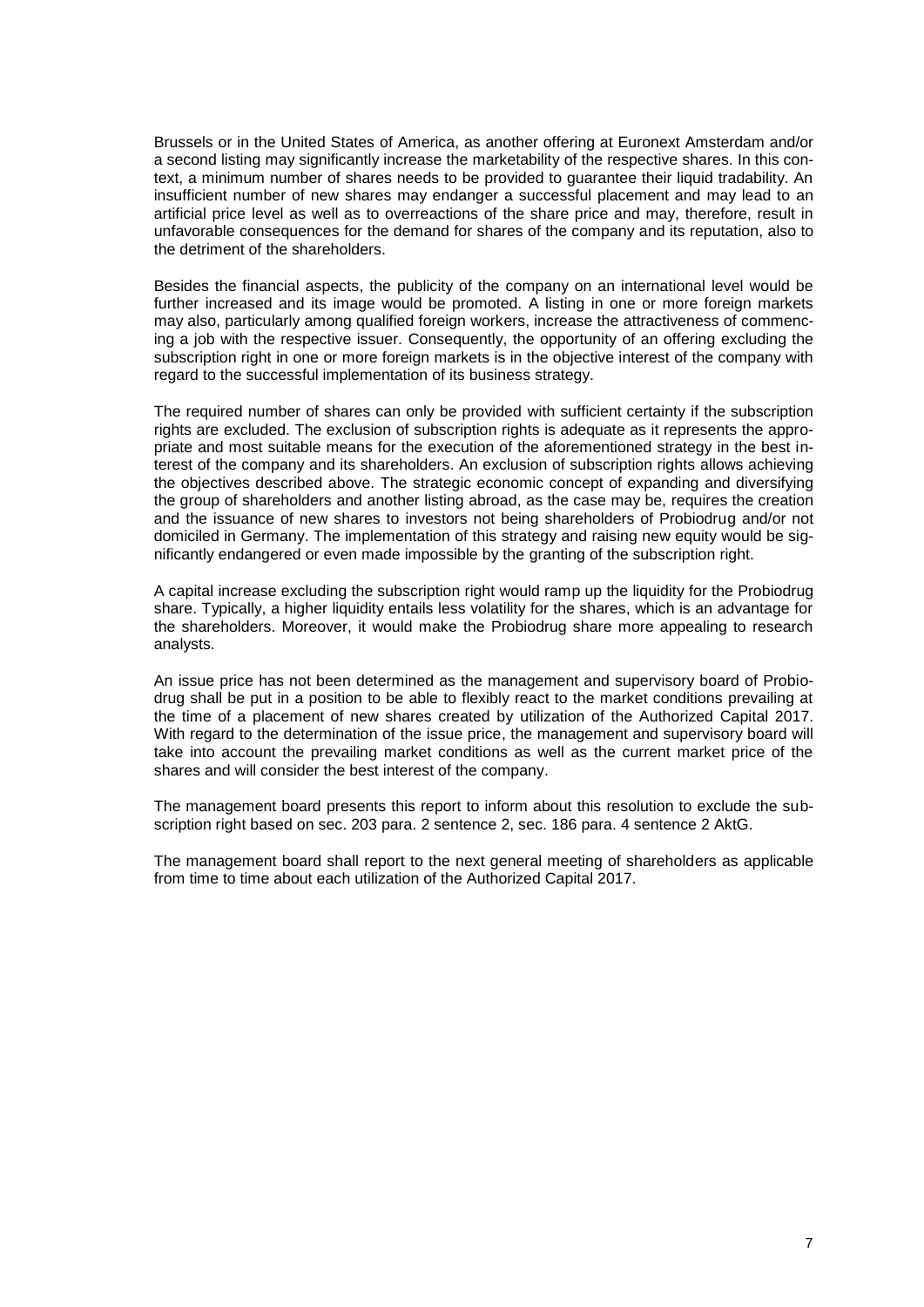### **III. Other Details of the Convocation**

# **1. Information and Documents**

As of the time of convening the general meeting, the documents pursuant to sec. 124a AktG will be available for viewing and downloading on the company's website at <http://www.probiodrug.de/investors/annual-shareholders-meeting-2017/>.

#### **2. Conditions for the Participation in the General Meeting and Exercising the Voting Right**

Pursuant to Art. 17 of the company's articles of association, those shareholders shall be entitled to take part in the general meeting and to exercise their voting right who register in text form (sec. 126 b BGB) in the German or English language at the address, telefax number or email address as shown below and prove their entitlement to participate in the general meeting by submitting evidence of their shareholding:

Probiodrug AG c/o Computershare Operations Center 80249 Munich

Fax: +49 89 30903-74675

Email: anmeldestelle@computershare.de

The evidence of the shareholding can be provided by a custodian institution in text form (sec. 126b BGB) in the German or English language and shall relate to the beginning of the 21st day prior to the general meeting, i.e. to **May 23, 2017, 00:00 hours (CEST)** ("**Evidence Qualifying Date**").

The registration for the participation in the general meeting and the evidence of the shareholding must be received by the company at the above address, telefax number or email address not later than six days prior to the general meeting, i.e. until the lapse of **June 6, 2017, 24:00 hours (CEST)**.

In the relationship to the company, only he shall be deemed a shareholder entitled to take part in the general meeting and exercise the voting right who provided the evidence of the shareholding on the Evidence Qualifying Date. Changes of the share portfolio after the Evidence Qualifying Date shall not have any relevance in this respect. The Evidence Qualifying Date shall not be associated with any blocking of the entitlement to sell the shareholding. Accordingly, once the registration has been made, the shareholders may still dispose of their shares freely. Persons not holding any shares by the Evidence Qualifying Date yet shall not be entitled to take part or vote, unless they have obtained a relevant proxy or are authorized to do so.

After the due registration and the company's receipt of the evidence of the shareholding, admission tickets for the general meeting will be sent to the shareholders or deposited for them at the convention site. To ensure the timely receipt of the admission tickets, we ask the shareholders to register and send the evidence of their shareholding to the company in good time.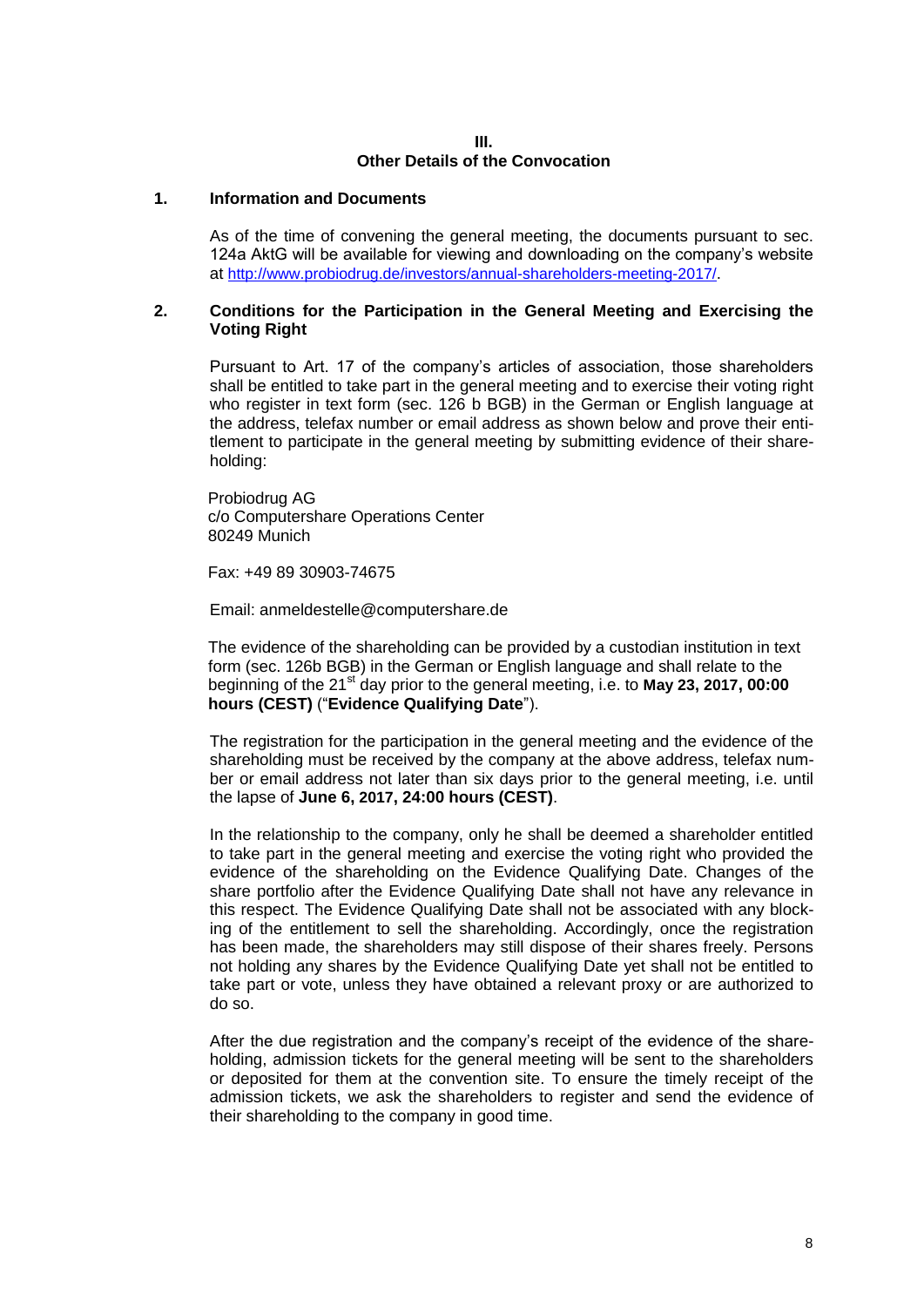## **3. Procedure for Granting Proxies**

Shareholders who do not wish to take part in the general meeting in person may have their voting right exercised by a proxy holder, e.g. a credit institution, an association of shareholders, by third parties or the proxy recipients appointed by the company subject to the granting of a relevant proxy document. Also in the event of granting a proxy, the timely registration of the shareholder and the evidence of the shareholding as set forth above shall be required.

Shareholders who registered in due time will receive a proxy form together with the admission ticket to the general meeting. In addition, soon after the convocation, a form for granting a proxy will be available on the company's website at <http://www.probiodrug.de/investors/annual-shareholders-meeting-2017/>. Shareholders wishing to authorize a proxy holder are asked to use preferably the proxy forms received together with the admission.

If neither any credit institution, nor any association of shareholders, nor any other person or institution equivalent to the foregoing pursuant to sec. 135 para. 8 and para. 10 AktG are given any proxy, then the proxy shall be conferred in text form (sec. 126b BGB) to the company or directly to the proxy holder. The same applies to the cancellation of the proxy.

For the granting of a proxy to credit institutions, institutions equivalent to the foregoing (sec. 135 para. 10, sec. 125 para. 1 AktG), as well as associations of shareholders or persons as defined in sec. 135 para. 8 semi-clause 1 AktG, as well as for the evidence and cancellation of such a proxy, the legal regulations, in particular sec. 135 AktG shall apply, which require, *inter alia*, that the proxy shall be documented in a verifiable manner by the proxy holder. Consequently, in case of granting a proxy to a credit institution, an association of shareholders or a person equivalent to the foregoing pursuant to sec. 135 AktG, the shareholders are asked to consult the said proxy recipients in a timely manner for a possibly required form of the proxy.

If the proxy is granted to the company, it should be received for organizational reasons until June 12, 2017, 06:00 p.m. (CEST) at the following address, telefax number or email address:

Probiodrug AG c/o Computershare Operations Center 80249 Munich

Fax: +49 89 30903-74675

Email: anmeldestelle@computershare.de

If the proxy is granted to the proxy holder, evidence of such granting of the proxy is required to be provided to the company in text form (sec. 126b BGB). Such evidence may be provided on the day of the general meeting at the access and exit checkpoint. The evidence of the proxy may also be sent to the above address, telefax number or email address.

If the shareholder authorizes more than one person, the company may reject any or several of them.

We offer our shareholders to authorize proxy recipients appointed by the company and bound to follow instructions already prior to the general meeting. The proxy documents for the proxy recipients appointed by the company are required to be in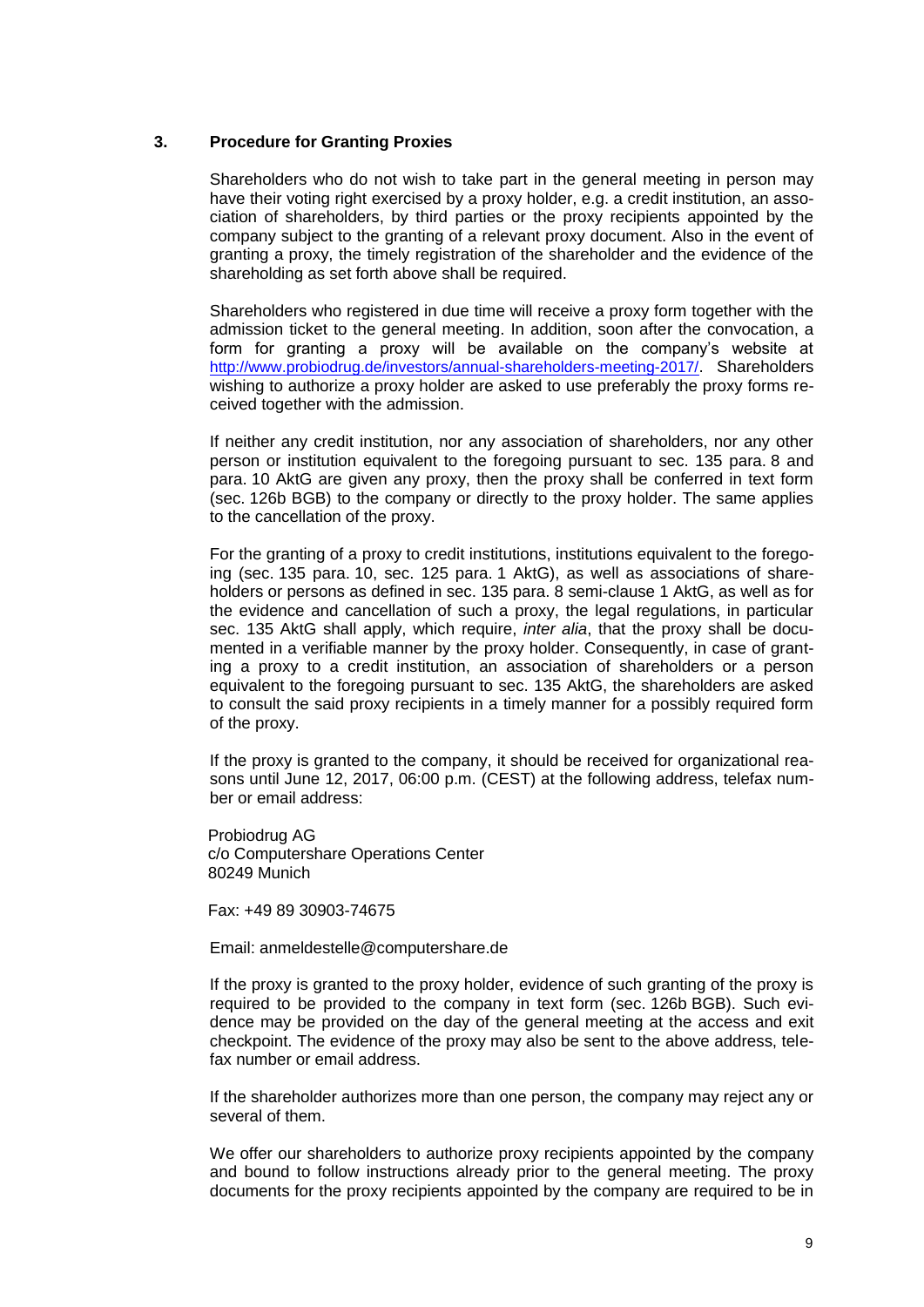text form (sec. 126b BGB) and shall include instructions for the exercise of the voting right. In the absence of such instructions, the proxy shall be invalid. The proxy recipients are obligated to vote according to the instructions; they cannot exercise the voting rights at their discretion.

Shareholders intending to make use hereof may use the proxy and instruction forms received together with the admission tickets and send them by mail, telefax or email to the following address, telefax number or email address:

Probiodrug AG c/o Computershare Operations Center 80249 Munich

Fax: +49 89 30903-74675

Email: anmeldestelle@computershare.de

The forms must be received on or before June 12, 2017, 06:00 p.m. (CEST) at the above address, telefax number or email address. Until that date, changes as well as the cancellation of proxies and instructions issued prior to the general meeting are possible as well. Moreover, on the day of the general meeting, present shareholders and shareholder proxy holders may grant proxies and give instructions to the proxy recipients appointed by the company and change or cancel such proxies and instructions.

More details on the participation in the general meeting as well as the granting of proxies and giving of instructions shall be sent to the shareholders together with the admission ticket. They may as well be viewed on the company's website at <http://www.probiodrug.de/investors/annual-shareholders-meeting-2017/>.

#### **4. Applications for Amendments, Applications and Election Proposals of Shareholders, Right to Obtain Information, Additional Information**

*Application for amendments to the agenda on the request of a minority (sec. 122 para. 2 AktG)*

Shareholders the shares of which jointly accumulate to the twentieth part of the registered share capital (this is equivalent to a rounded number of 409,337 shares) or the proportional amount of EUR 500,000.00 (equivalent to 500,000 shares) may request that items be placed on the agenda and announced. Each new item shall be accompanied with a substantiation or draft resolution. The request shall be addressed to the company's management board and shall be received by the company not later than until 30 days prior to the meeting, i.e. on or before the lapse of May 13, 2017, 24:00 hours (CEST) at the following address:

Management Board of Probiodrug AG Weinbergweg 22 06120 Halle /Saale **Germany** 

As regards the minimum holding period, reference is made to the provisions of sec. 122 para. 1 sentence 3 and para. 2 AktG. The respective shareholders shall prove pursuant to sec. 122 para. 2, para. 1 sentence 3 AktG that they have been holders of the required number of shares since a minimum of 90 days prior to the date of receipt of the request and that they hold the respective shares until the decision of the management board regarding the request.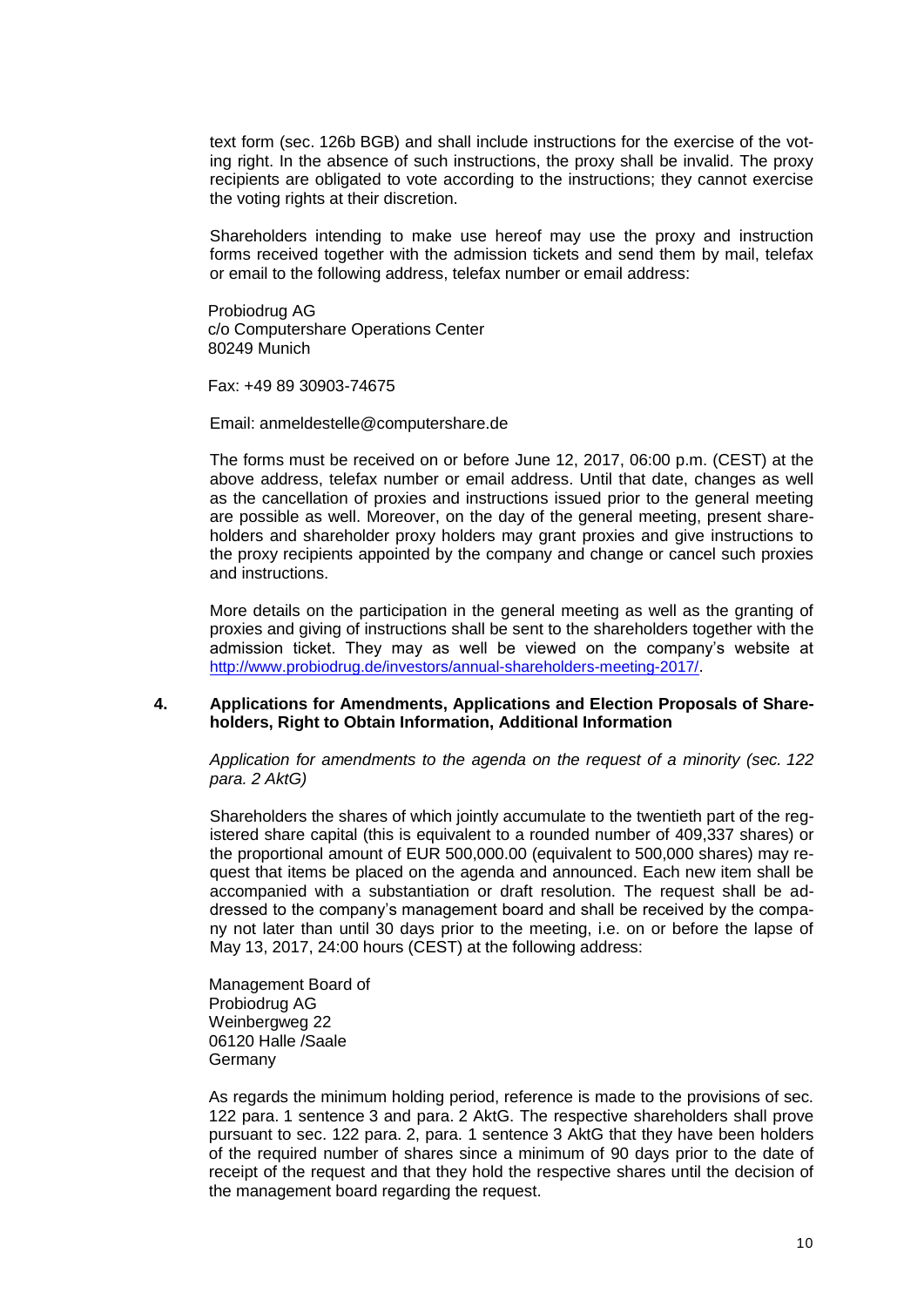*Applications and election proposals of shareholders (sec. 126 para. 1 and sec. 127 AktG)*

Pursuant to sec. 126 para. 1 AktG, each shareholder has the right to present applications opposed to the resolution proposals of the management board and the supervisory board relating to items of the agenda without requiring any announcement, publication or other special action prior to the general meeting. The same applies to counter-proposals to election proposals for supervisory board members and auditors (sec. 127 AktG).

Notwithstanding, shareholders may as well send applications opposing a proposal of the management board and/or the supervisory board for items of the agenda as well as election proposals already prior to the general meeting. Such applications shall be addressed to the following address, telefax number or email address only:

Probiodrug AG c/o Computershare Operations Center Elsenheimerstraße 61 80687 Munich

Fax: +49 89 30903-333

Email: gegenantraege@computershare.de

Subject to sec. 126 para. 2 and 3, sec. 127 AktG, the company shall make available to the other shareholders without undue delay on the company's website at <http://www.probiodrug.de/investors/annual-shareholders-meeting-2017/> opposing applications and election proposals of shareholders received until not later than 14 days prior to the general meeting, i.e. until not later than by the lapse of May 29, 2017, 24:00 hours (CEST) addressed to the above address, telefax number or email address. Statements of the administration, if any, shall also be published on the mentioned website subsequently.

Please note that opposing applications and election proposals sent to the company in due time in advance shall only be taken into consideration in the general meeting if they are presented orally during the general meeting.

*The shareholder's right to obtain information (sec. 131 para. 1 AktG)*

On request, in the general meeting the management board shall provide information to each shareholder on the affairs of the company, including the legal and business relations to affiliated undertakings as well as the situation of the group and of the companies included in the consolidated annual financial statements to the extent as required for the proper assessment of the item of the agenda. As a rule, requests for information shall be presented orally in the course of the debate. The management board may deny the provision of information for the reasons specified in sec. 131 para. 3 AktG.